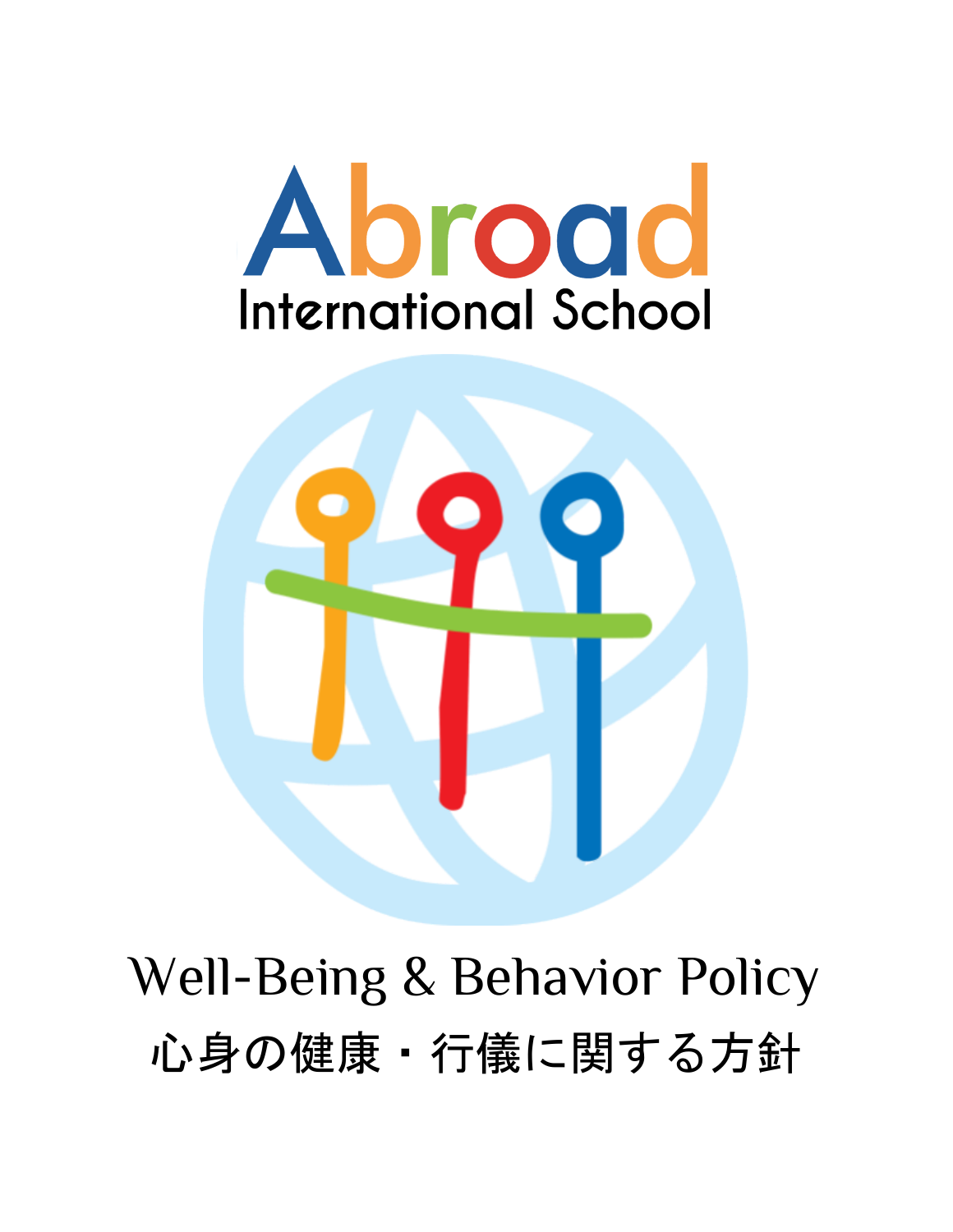

| <b>AIS Mission</b>            | 3                |
|-------------------------------|------------------|
| AISの使命                        | 3                |
| <b>AIS Vision</b>             | 3                |
| AISの将来的展望                     | 3                |
| <b>Introduction</b>           | $\boldsymbol{4}$ |
| 初めに                           | $\overline{4}$   |
| Philosophy and Aim            | $\overline{4}$   |
| 理念と目的                         | 5                |
| <b>Expectations</b>           | 5                |
| 期待されること                       | 6                |
| <b>Rewards</b>                | 6                |
| 正しい行動に対する対応                   | $\overline{7}$   |
| <b>Codes of Conduct</b>       | $\overline{7}$   |
| 行動規範                          | 8                |
| <b>Restorative Approaches</b> | 9                |
| 改善のための方法                      | 10               |
| Consequences                  | 11               |
| 結果                            | 12               |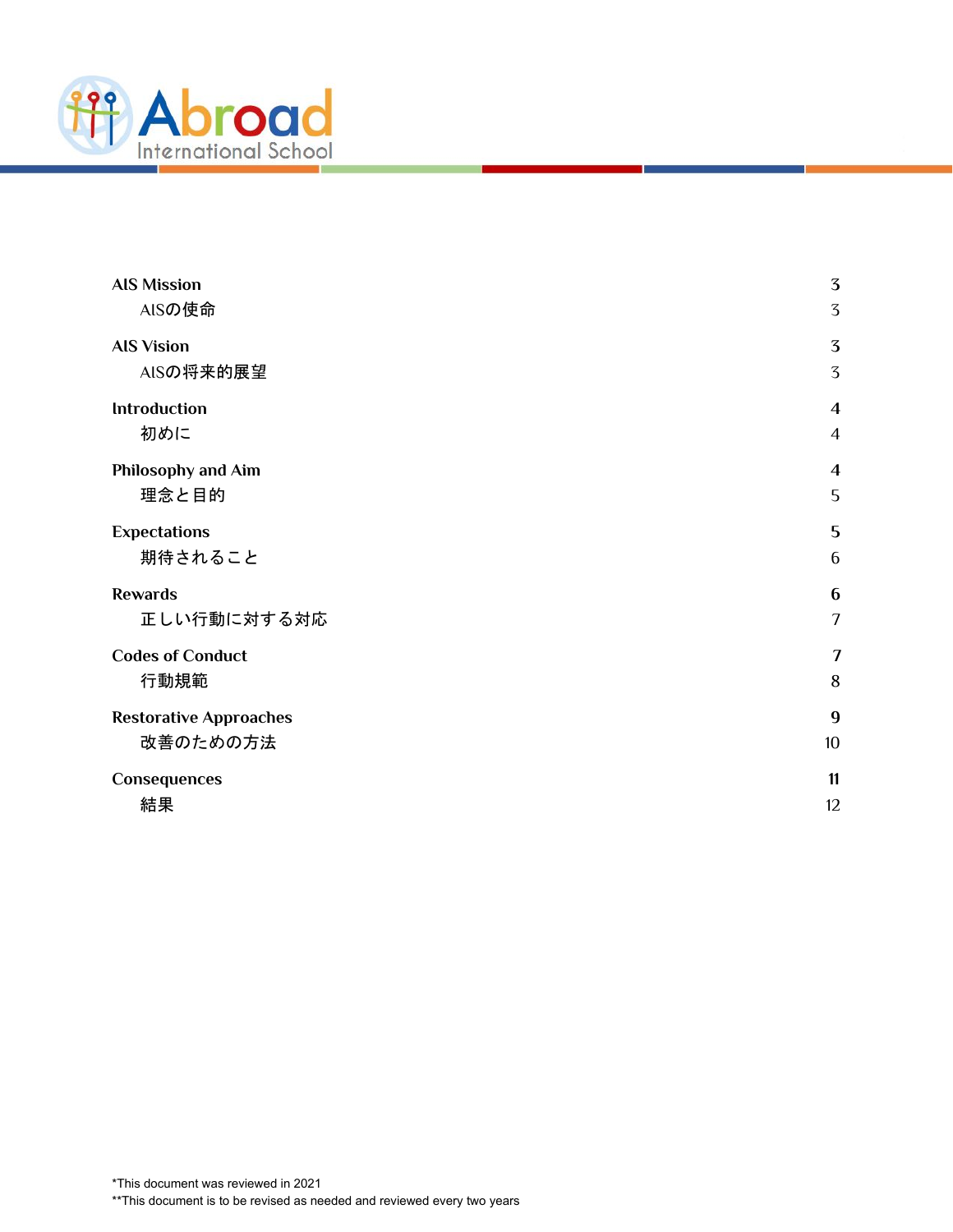

### AIS Mission

<span id="page-2-0"></span>Our mission is to develop confident lifelong learners who are;

- multilingual,
- inquiring,
- open-minded and
- respectful of all cultures.

<span id="page-2-1"></span>Through balanced reflection, and risk taking, our learners will be able to communicate, develop knowledge and pass on positive principles for the benefit of both themselves and others.

### AISの使命

私たちの使命は、自信を持って生涯を通じて学び続ける、以下のような学習者を育成すること です。

- 多言語を使うことが出来る
- 探究心を持つ
- 開かれた心を持つ
- すべての文化を尊重する学習者

<span id="page-2-2"></span>バランスの取れた振り返りと挑戦する心を持つことを通じて、学習者は、自分自身と他の人の ためにコミュニケーションを取り、知識を増やし、明確な信念を持ち続けることができます。

### AIS Vision

<span id="page-2-3"></span>Our vision is to help shape the future for a better world by using leading educational practices to nurture internationally minded learners who show caring, respect, and compassion through their actions.

# AISの将来的展望

私たちの将来的展望は、優れた教育を行うことを通じて、より良い世界の未来を形作ることで す。優れた教育とは、周りに優しく、敬意を表し、思いやりを示す行動をとることのできる、 国際的な視野を持つ学習者を育てる教育のことを示します。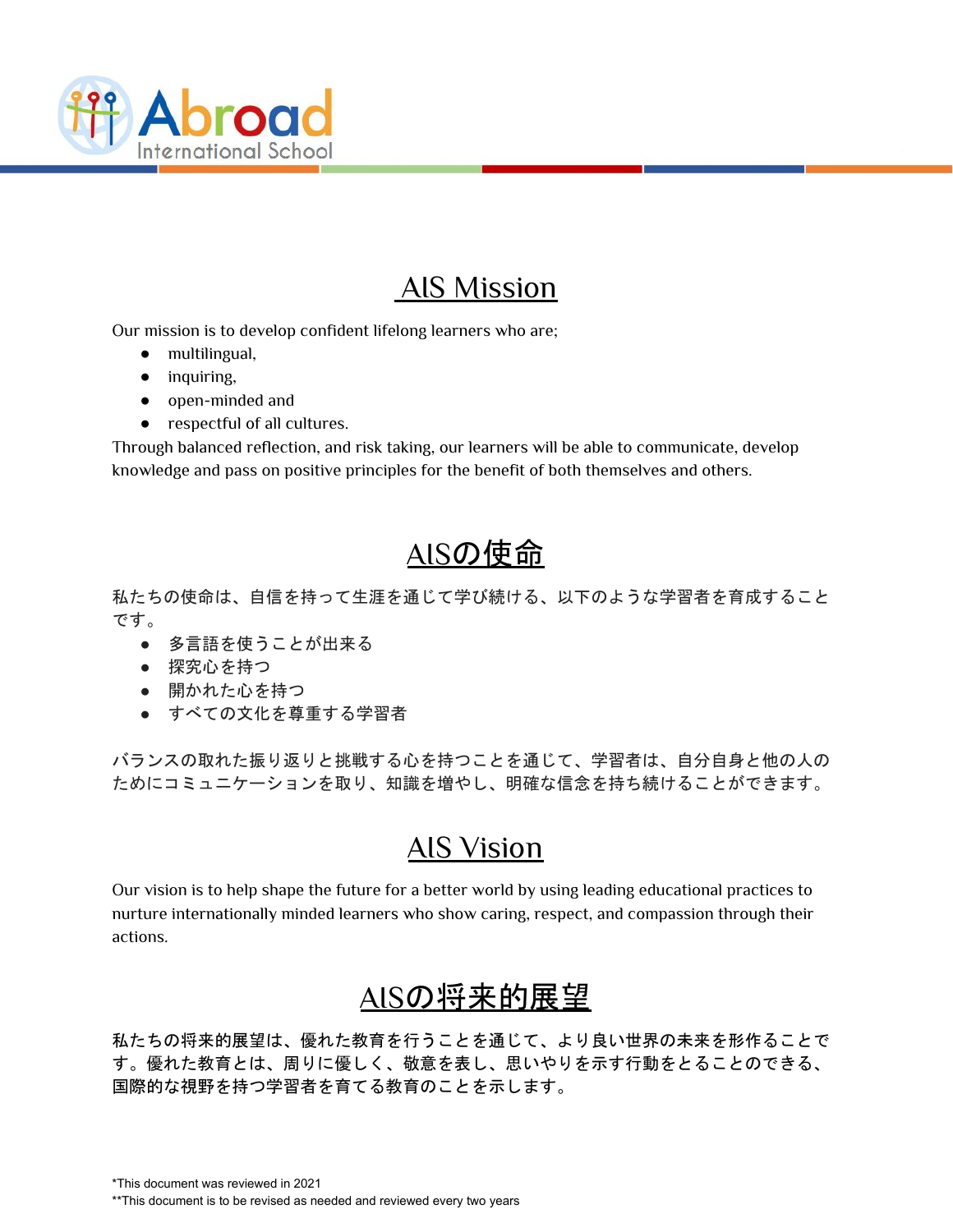

### **Introduction**

<span id="page-3-0"></span>This document describes our philosophy and practices on well-being & behavior management along with how these principles are to be implemented.

- It provides the school with a set of expectations that will promote consistency in approach and implementation.
- It provides parents with information about our principles and practices and assists them in understanding our well-being & behavior management system.
- It will serve as a guide for teachers to reflect on their classroom management techniques and to guide professional development and appraisal.

# 初めに

<span id="page-3-1"></span>本指針は、本校におけるウェルビーングと生活態度に関する規則を説明し、その実践方法について述べていま す。

- この指針は、本校における持続的な規則実践のための必要事項を含みます。
- この指針は、保護者が本校におけるウェルビーング・生活態度における指導方法を理解するための情 報を含みます。
- <span id="page-3-2"></span>● この指針は、教員が生徒指導をする際の手法を示しており、指導方法の改定を行う際、また指導評価 を受ける際の指針となります。

### Philosophy and Aim

We aim to have a positive school climate, therefore we encourage a calm, purposeful and happy atmosphere within Abroad International School, where students can grow up to be multilingual, inquiring, and open-minded lifelong learners who are respectful of all cultures. Our well-being & behaviour policy is rooted in the belief that all members of the school regardless of age, gender, race, colour, religion or disability:

- are of equal value as human beings
- have a valuable contribution to make to the life of the school
- grow in independent thought and judgement
- are responsible for their own actions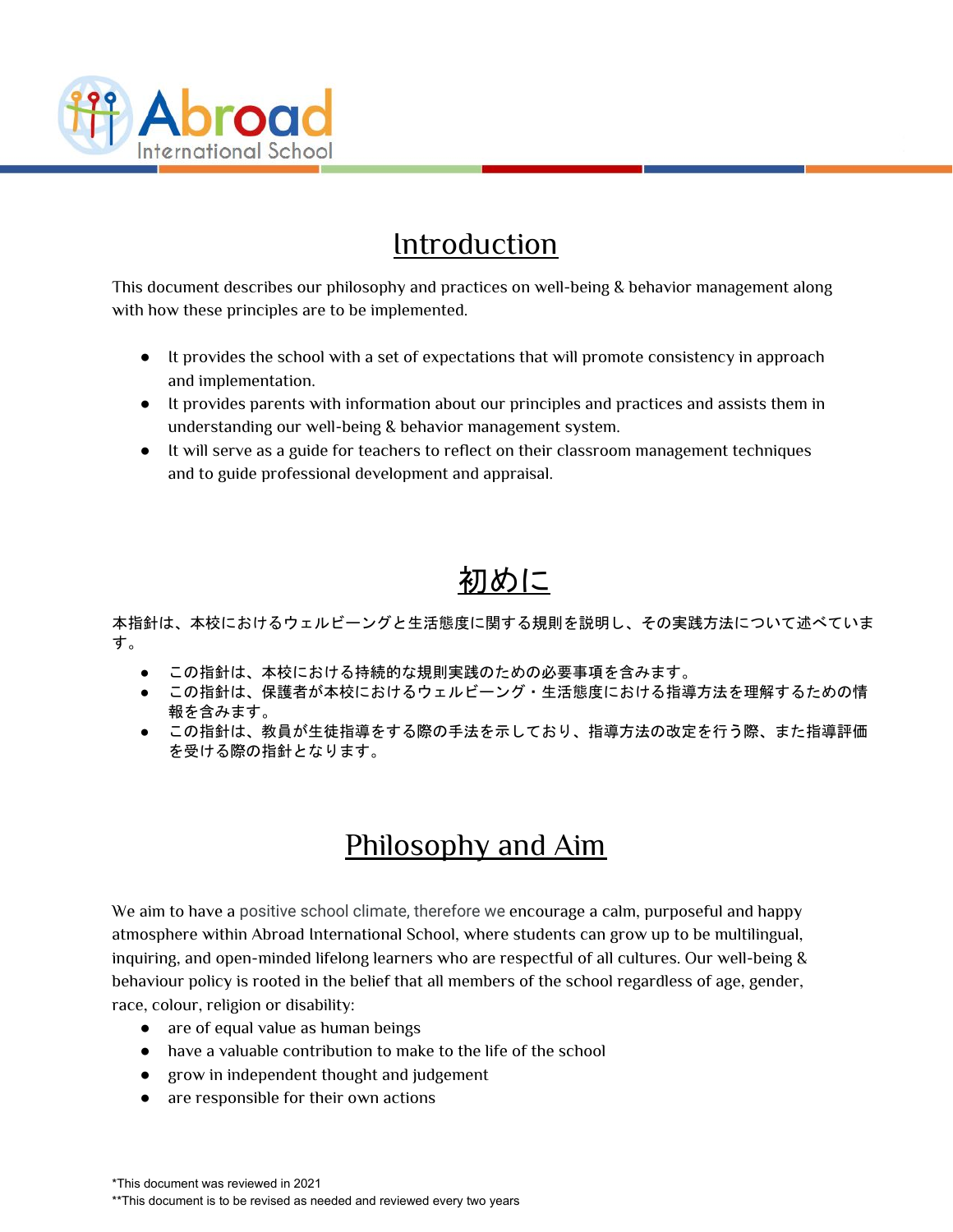

have an equal voice

This policy is a tool used to promote good relationships, so that people can work together with the common purpose of helping everyone to create a positive learning community. In addition, when relationships break down, restorative approaches are used to repair the harm caused and to restore harmony within the school community.

# 理念と目的

<span id="page-4-0"></span>本校は積極的な学校環境を持つことを目標としており、アブロードインターナショナルスクール(以下AISとす る)として、多言語を用い、探求心に満ち、開かれた心で一生学び続けることのでき、すべての文化を尊重でき る生徒を育てるため、穏やかで、明確な目的意識に満ちた、幸福な環境を作り上げることを推進しています。本 校におけるすべてのメンバーは年齢、性別、人種、肌の色、宗教、障害にかかわらず、

- 人間として等しい価値を持っていること
- 学校生活において尊い価値を持っていること
- 個人の考えと判断力を育てること
- 自分自身の行動に青任を持つこと
- 等しい意見力を持つこと

<span id="page-4-1"></span>を信念として、本指針は作られています。

#### Expectations

We envision AIS to be a safe, dynamic, supportive and exciting environment where everyone feels motivated to give their best, where people are not afraid to take risks, express themselves and where we are empowered to achieve greatness. Therefore, we expect our school community members to mind the items below.

- Treat everyone with courtesy and consideration at all times.
- Violent or aggressive behaviour is not acceptable and will be dealt with firmly.
- Bullying in any form including racist, homophobic, faith-based and cyber- bullying is unacceptable and will not be tolerated.
- We encourage everyone to respect school property, keep the school clean and tidy so that it is a welcoming place we can all be proud of.
- Within the school premises pupils are to move about sensibly and quietly.
- As well as being well behaved in school, pupils are expected to be well behaved in the school grounds and on their way to and from school and when with groups or classes on school trips.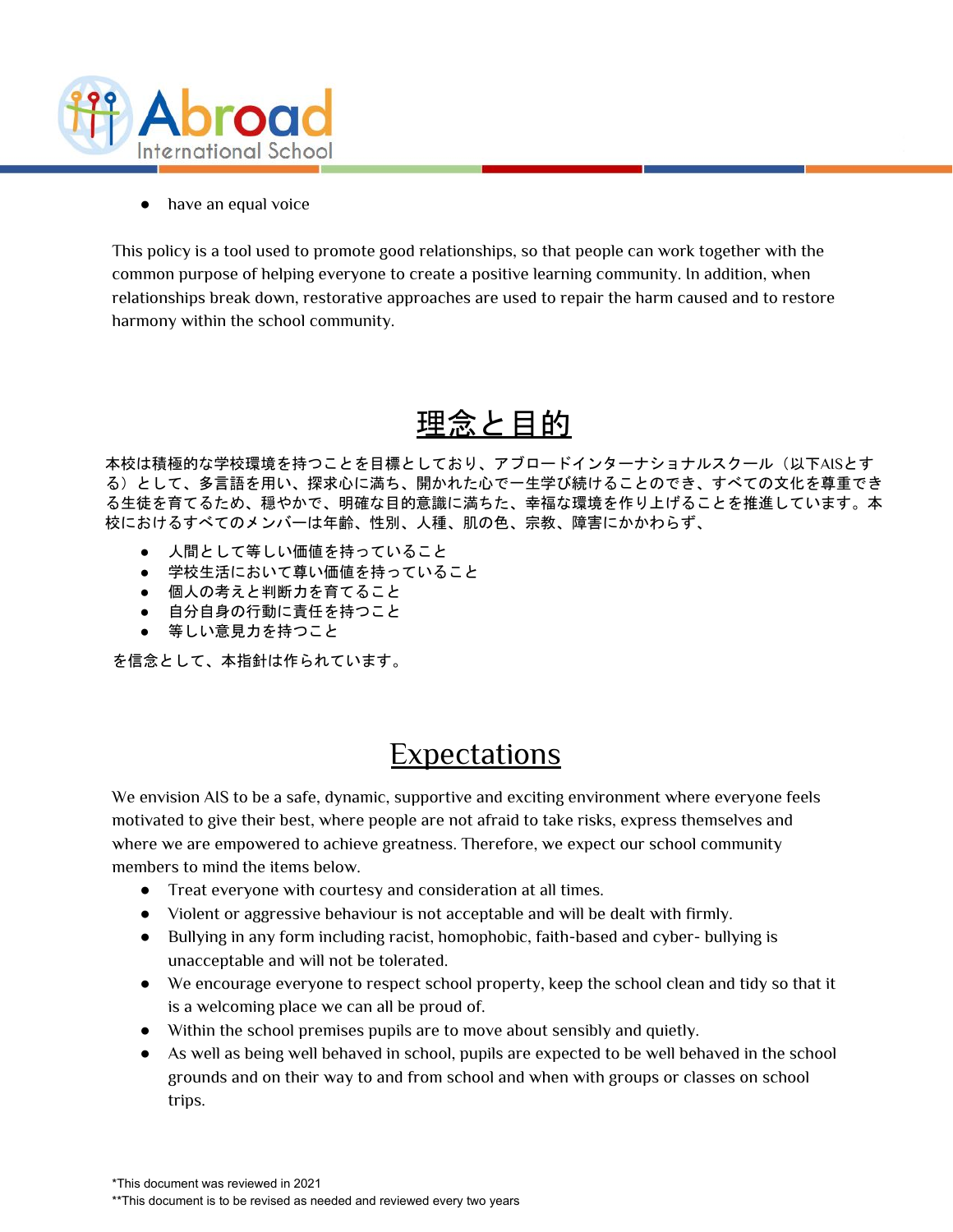

● School community members are expected to arrive for school on time. Being late without a good reason is discourteous towards everyone in the school.

As AIS deeply cares about its students' mental and emotional wellbeing, it strives to support pupils with homeroom, SEN (Special Education Needs) teachers, and designated admin members. The school consults with Osaka City-Child Consultancy Center, and the third party organizations specialized in this area to further support students' needs. AIS holds the right to mandate parents to take their children to specialists to designate or get help with barriers to learning.

# 期待されること

<span id="page-5-0"></span>AISは安全で、機能的、支援的かつ活力に満ちた環境となり、全てのメンバーが常に全力で、間違いをおかすこ とを恐れることなく、自分自身を表現して、素晴らしいことを成し遂げようと思える場所となることを期待し ています。このため、学校関係者は以下のことを心に留めておく必要があります。

- 周りの全ての人に礼儀と思慮をもって接すること
- 暴力や攻撃的な行動は禁止され、厳しい対応を受けること
- 民族、性志向、宗教に関するいじめ、またオンライン上のいじめは厳格に禁止されていること
- 学校の建物を含むすべての備品を大切に扱い、清潔かつ整然と保ち、誇りをもって周囲に示すことの できる場所とすること
- 敷地内では生徒は静かに節度を持って動き回ること
- 学校内でふさわしいふるまいをするだけではなく、登下校の際、遠足の際も正しくふるまうこと
- 学校関係者は時間通りに学校に到着すること。ふさわしい理由なしに遅刻することは、周りに対する 失礼にあたります。

<span id="page-5-1"></span>AISは生徒の心身、感情面の成長を重要としており、そのためにクラス担任やサポートクラスの担当、担当の管 理職を通じて生徒をサポートします。AISは大阪市の子ども相談センター等の、生徒にとって必要なサポートを 行う関係機関と連携を図ります。必要だと判断された場合には、生徒が特定の関係機関を訪れ、必要なサポー トを受けることを保護者の方にお願いする権利が当校にはあります。

#### Rewards

Abroad International School - Osaka recognizes the importance of positive reinforcement, and finds this approach crucial for the psychological and psychoanalytical aspects of the well-being of its members. Thus, we praise and reward children for good behaviour by using the strategies below.

- Verbal praise
- Sticker charts (mostly for ELC)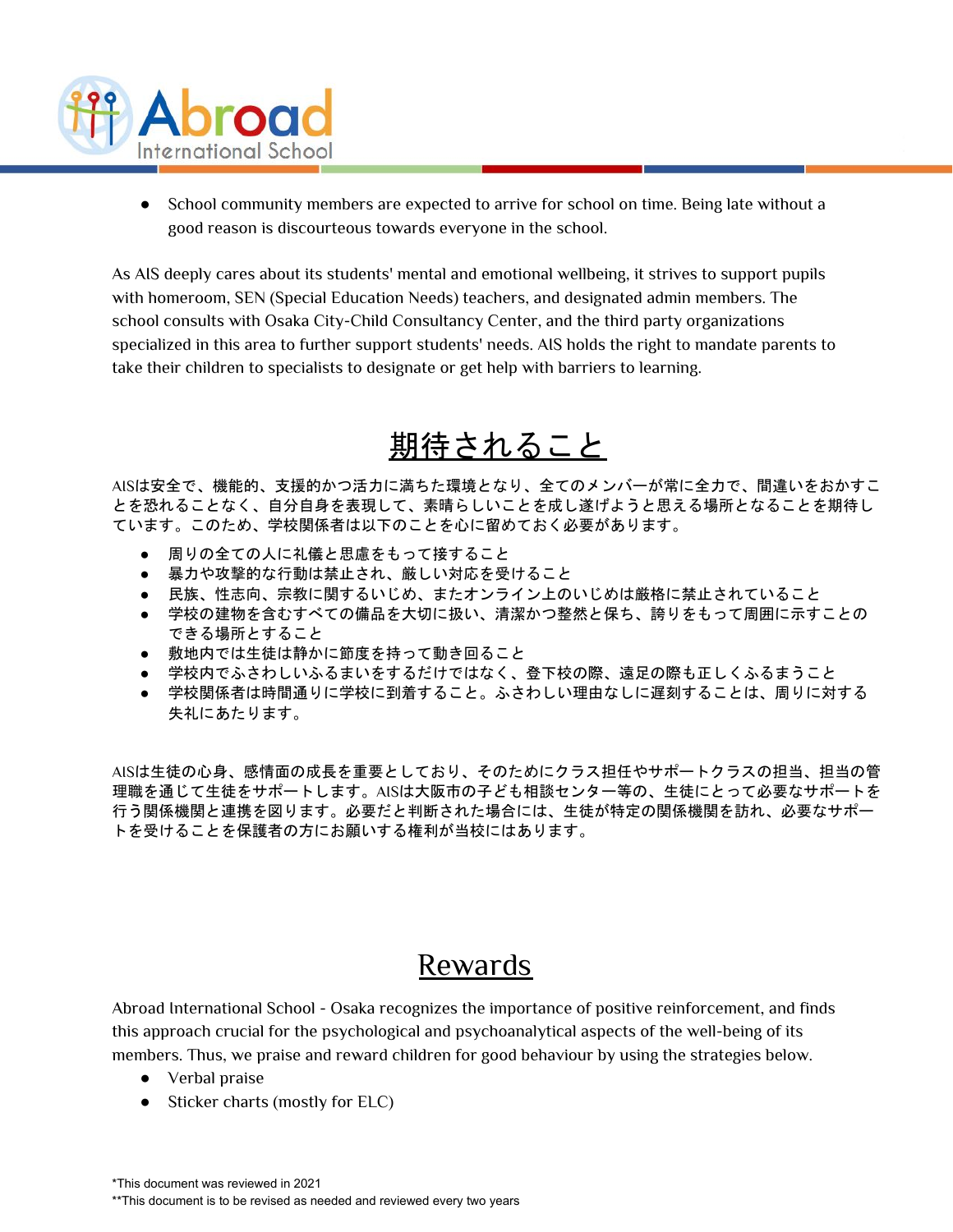

- **Behavior chart**
- Team points and whole team reward
- Parent notification via Jupiter
- Merits (for Primary and Secondary)
- Certificates during monthly assemblies
- Class jar and celebration time
- Displaying the good work/behavior in classroom and around school
- <span id="page-6-0"></span>● Year End Performance - Achievement Awards (for Primary and Secondary)

# 正しい行動に対する対応

AISでは行動に対する積極的な対応をとることの重要性を認識しており、個人の心理とウェルビーン グのために必要であると考えます。そのため、子どもの良いふるまいに対して以下の方法を用いて ほめ、その振る舞いを推奨します。

- 口頭による称賛
- ステッカー表 (主にELC)
- 生活態度表
- グループポイント制と、グループごとの称賛
- メリット(小学部、中学部)
- 月ごとの集会での表彰
- 教室内のご褒美システム
- 教室内外での良い行動・振る舞いの表示
- <span id="page-6-1"></span>● 年度末発表会における表彰式 (小学部、中学部)

# Codes of Conduct

On entry to Abroad International School - Osaka, parents and children (if applicable) are asked to read, discuss and agree on our expectations of well-being & behaviour policy.

The members in our community have high expectations of the children in terms of behaviour and all the staff members strive to ensure that all children work to the best of their ability. The teaching staff discusses the school rules with the class at the beginning of each school year and sets targets for all the children to achieve.

Every classroom and learning area displays the "AIS Rules"(Appendix 1) as well as the "Consequences Chart" (Appendix 2). The class teachers are expected to discuss the ideas with the class regularly.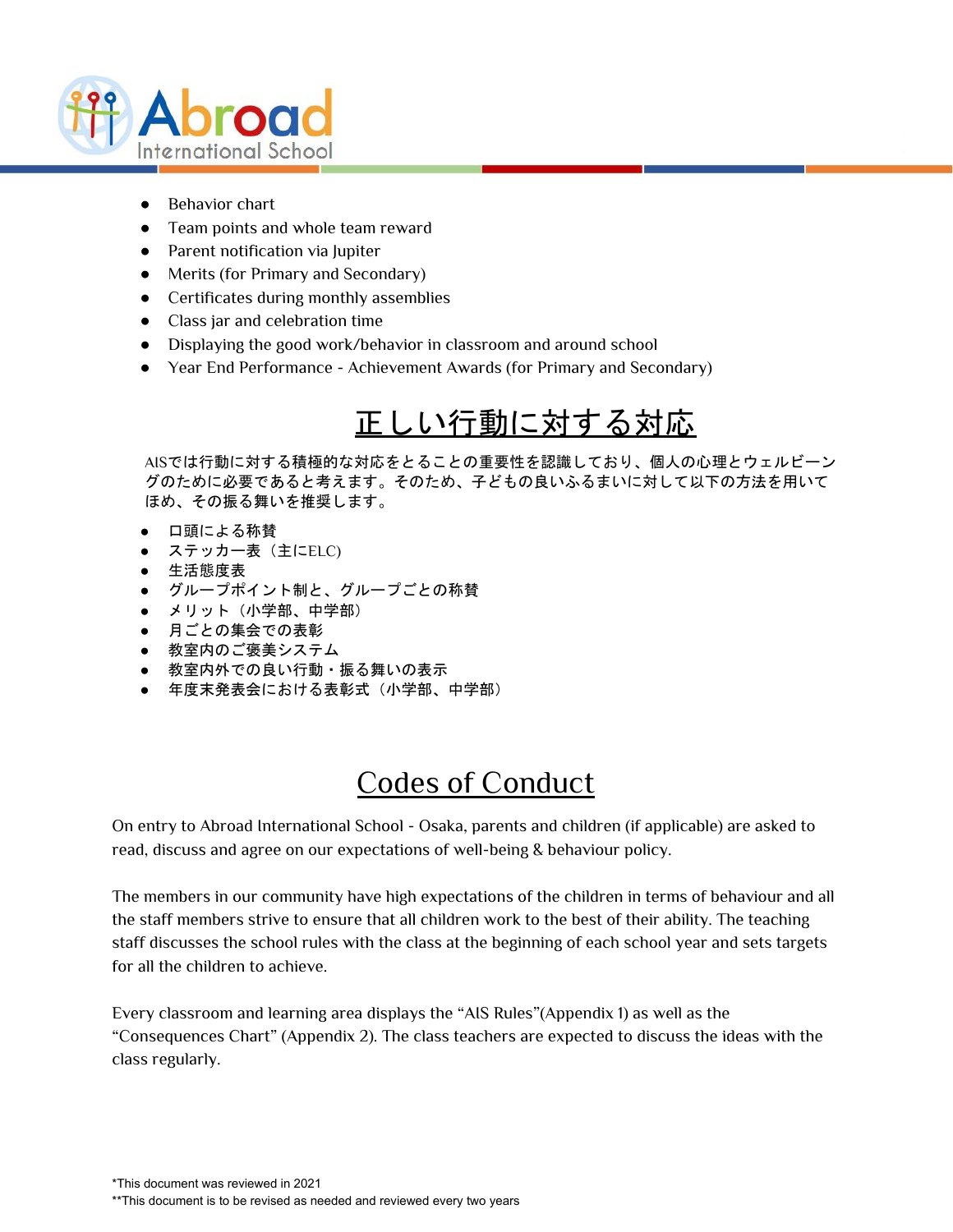

In addition to the school rules, each class has its own "Essential Agreement", which is agreed by the children and displayed in the classroom. Routine and safety rules may also be displayed separately, perhaps on a list next to the essential agreement.

It is the responsibility of the teaching staff to ensure that the rules are enforced in their class, and that their class behaves in a responsible manner during lesson time.

All staff develop cultural awareness, treat each child fairly, with respect and understanding and enforces the school rules and the essential agreements consistently.

Certain behaviour such as bullying, rudeness, fighting, swearing is never acceptable and should be dealt with when encountered using a restorative approach.

In cases that require parent/guardian contact, it is the homeroom teacher/admin' s responsibility to inform the parent/guardian of the person causing harm and the person harmed.

A well-managed and well planned environment not only stimulates the learner but reduces the prospect of potential problems. Staff should ensure that all learning activities are well planned, organised and resourced, as this will help the child to know what is expected of her/him. We need to teach behaviour as we need to teach other aspects of the curriculum. Classes that have well-organised lessons that are well prepared and that take into account the full range of the learning abilities, tend to have few discipline problems.

# 行動規範

<span id="page-7-0"></span>AISに入学する際には、保護者と(必要に応じて)生徒は本指針を読み、話し合いの上、同意することが 求められます。

本校関係者は生徒の行動に対して高い期待を持っており、全スタッフは全ての生徒が全力を尽くすことを目指し ます。教員は各クラスで年度初めに学校のルールについて話し、是dン生徒が達成すべき目標を設定します。

全教室を含む学習環境には「AIS規則」(付録1)と「規則に対する結果表」(付録2)を表示しています。担任 はクラスで定期的にこれらに関して話し合います。

学校の規則に加え、各クラスには全生徒が同意して教室に表示された「必須合意事項」があります。日々の生活 ルールと安全に関するルールも同様に貼り出されていることがあります。

これらのルールをクラス内で用いることと、クラスの生徒が授業中に責任あるふるまいをすることは教員の責任 であります。

全スタッフは各文化に対する認識を高め、すべての生徒に公平に接し、理解をもって尊重し、学校のルールと必 須合意事項を常に用います。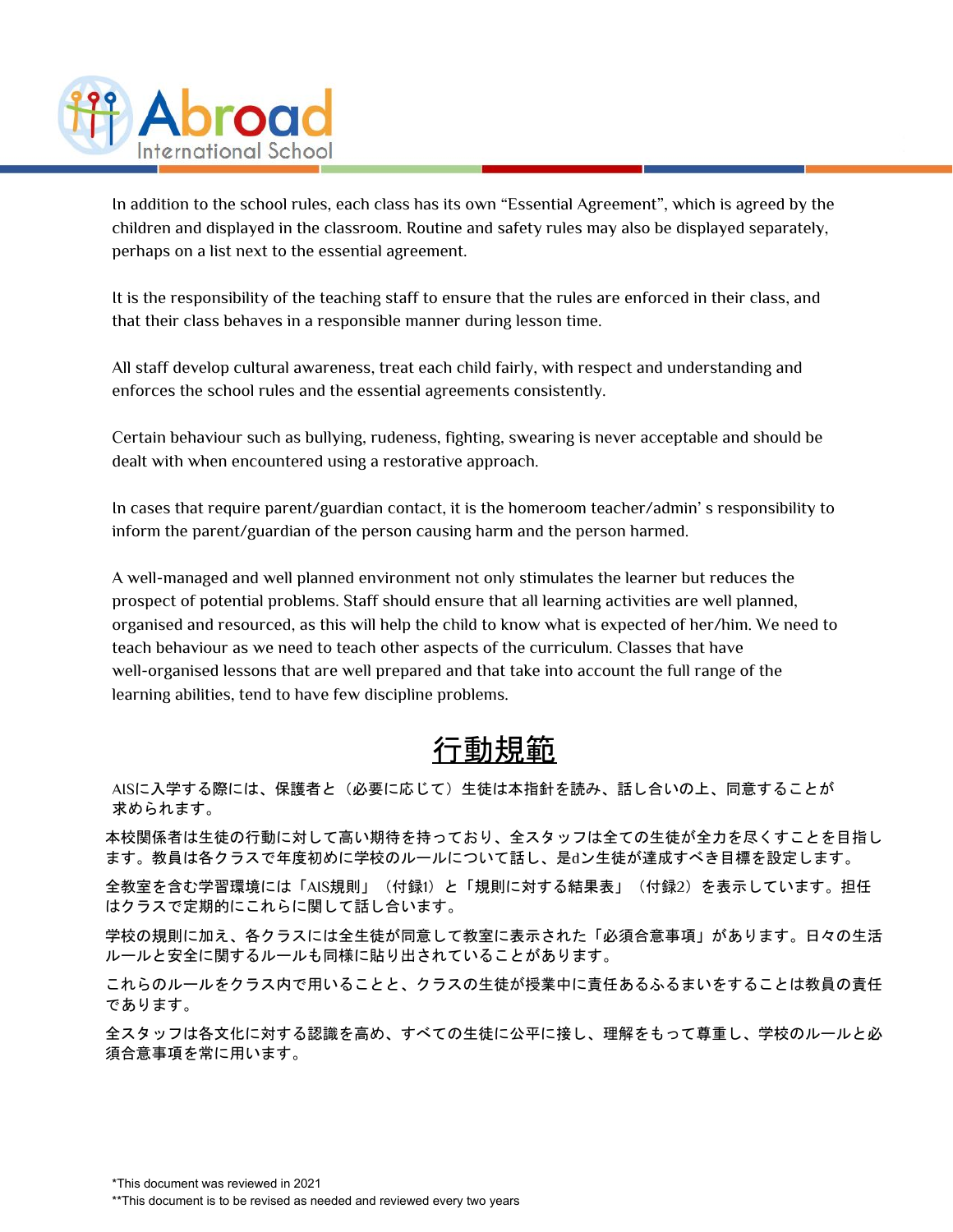

いじめ、失礼な態度、喧嘩、認められない言葉使いは決して許されず、改善のための手法を用いて対応されま す。

保護者への連絡が求められる場合、問題行動を起こした生徒、被害を被った生徒の保護者への連絡をすることは 担任・管理職の責任です。

よく吟味され計画された環境は生徒の学習を促進し、起こりうる問題を減らすことにつながります。教員は全て の学習活動をよく計画し、教材準備を行うことで、生徒は自分に何を期待されているのかを知ることができま す。生徒にふさわしい行動・ふるまいを教えることは教育課程の他のものと等しく必要なことです。正しく準 備・計画をされた学習活動はその学びを最大に活用することにつながり、生徒の問題行動が少なくなります。

#### Restorative Approaches

<span id="page-8-0"></span>The restorative perspective views misbehavior as an offense against relationships. This approach maintains a focus on accountability of actions with a specific emphasis on empathy and repairing of harm.

| <b>Traditional / Punitive Approach</b>             | <b>Restorative Approach</b>                                                         |
|----------------------------------------------------|-------------------------------------------------------------------------------------|
| What rule was broken?                              | Who has been hurt/what relationship was<br>damaged?                                 |
| Who broke the rule?                                | What are the needs of those harmed and what<br>parties have a stake?                |
| What do they deserve/how will they be<br>punished? | What stakeholders will be involved and what<br>process will put things right again? |

To that end, AIS seeks to address underlying issues of misbehavior and reintegrate wrongdoers back into the school and classroom community by following the strategies below.

- When behaviour problems or disputes arise, all children involved should be given the opportunity to explain their case without interruption. They should be encouraged to find a solution. No blame should be attached to one child more than another until all facts have been determined. When our pupils find themselves in conflict or upset we might ask them;
	- What happened?
	- What were you thinking when it happened?
	- What needs to happen to put this right?
	- What would you do differently next time?
	- What would you think if this happened to you?
	- How can we put this right?
	- What other choice could you have made?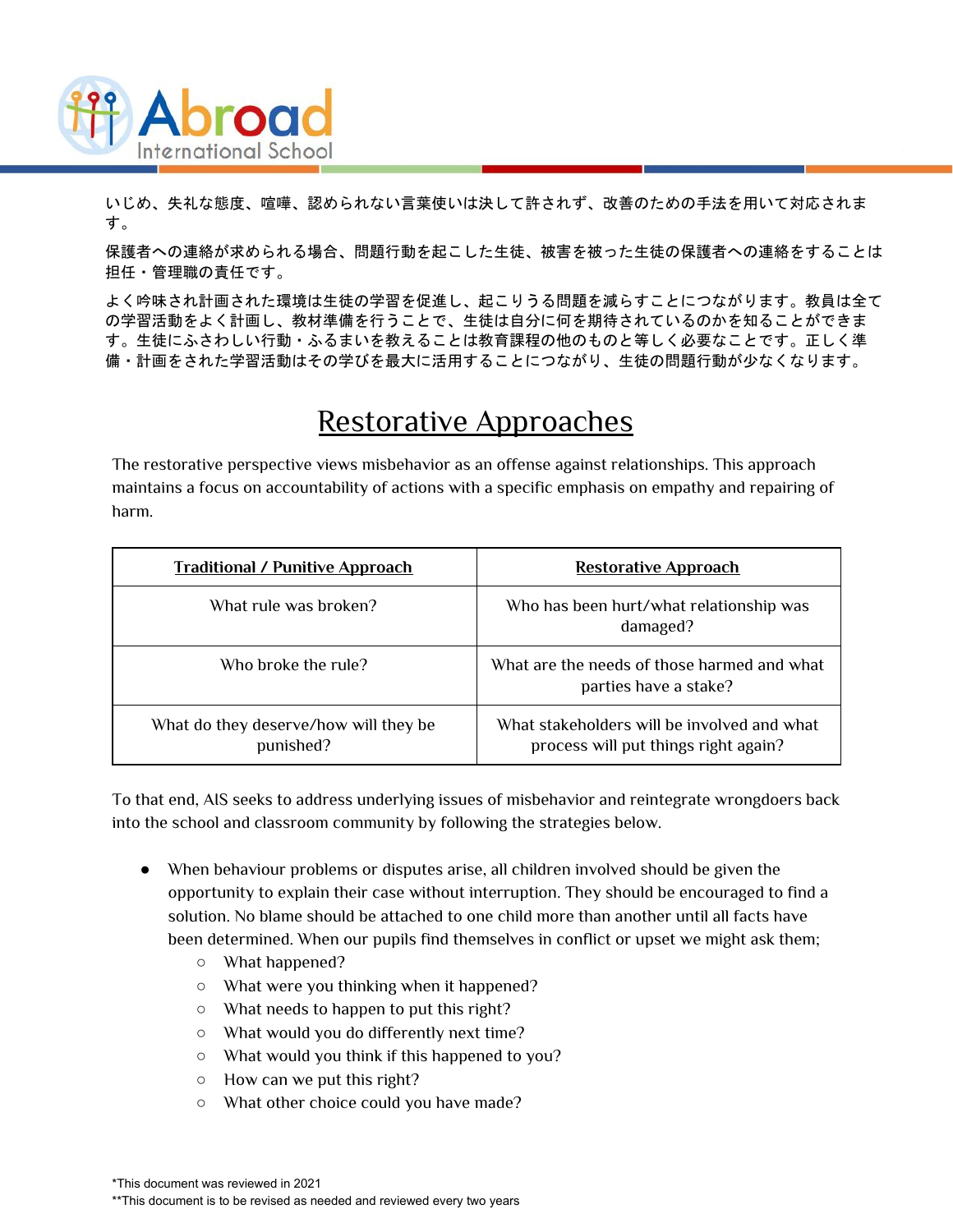

- How could you make sure this doesn't happen again?
- Where appropriate, each child should be given the opportunity to apologize and make friends after disputes. Time needs to be put aside to repair and rebuild.

## 改善のための方法

<span id="page-9-0"></span>問題行動の改善のための方法において、問題行動は人間関係に対する違反であると考えられています。この方法 は、行動の責任の所在を明らかにすることを重視し、違反行動を共感を持ちながら修正することに特定の重点を 置きます。

| 伝統的・罰を与えるアプローチ | 改善のためのアプローチ                        |
|----------------|------------------------------------|
| どのルールを破ったか     | 誰が傷つき、どのような人間関係が傷ついたか              |
| 誰がルールを破ったか     | 被害を受けた生徒にとって必要な物は何か<br>誰がそれを与えられるか |
| 罰はどのようなものが必要か  | 誰が関係していて、どのような方法で問題<br>解決を図れるか     |

このため、AISは問題行動の底にある問題を探し出し、問題行動のあった生徒を学校と教室に再度戻すため、以 下の方法を用います。

● 問題行動や争いが起こった時、それに含まれる全ての生徒は遮られることなく自分の思いを説明する ことができます。自分たちで解決方法を見つけることを勧められます。状況が全て明らかになるま で、一方の生徒が責められることはありません。生徒間で争いが起こった時には以下の質問がされま す。

何が起こったか

それが起こった時、何を考えていたか

解決するために何が起こるべきか

次どのようなするか

自分に同じようなことが起こったらどう思うか

どのように解決するか

他にし得たことはあるか

同じことが起こらないようにどうしたらよいか

適切な状況において、それぞれの生徒は謝罪をして仲直りをすることが求められます。関係修復のた めに時間をとる必要があります。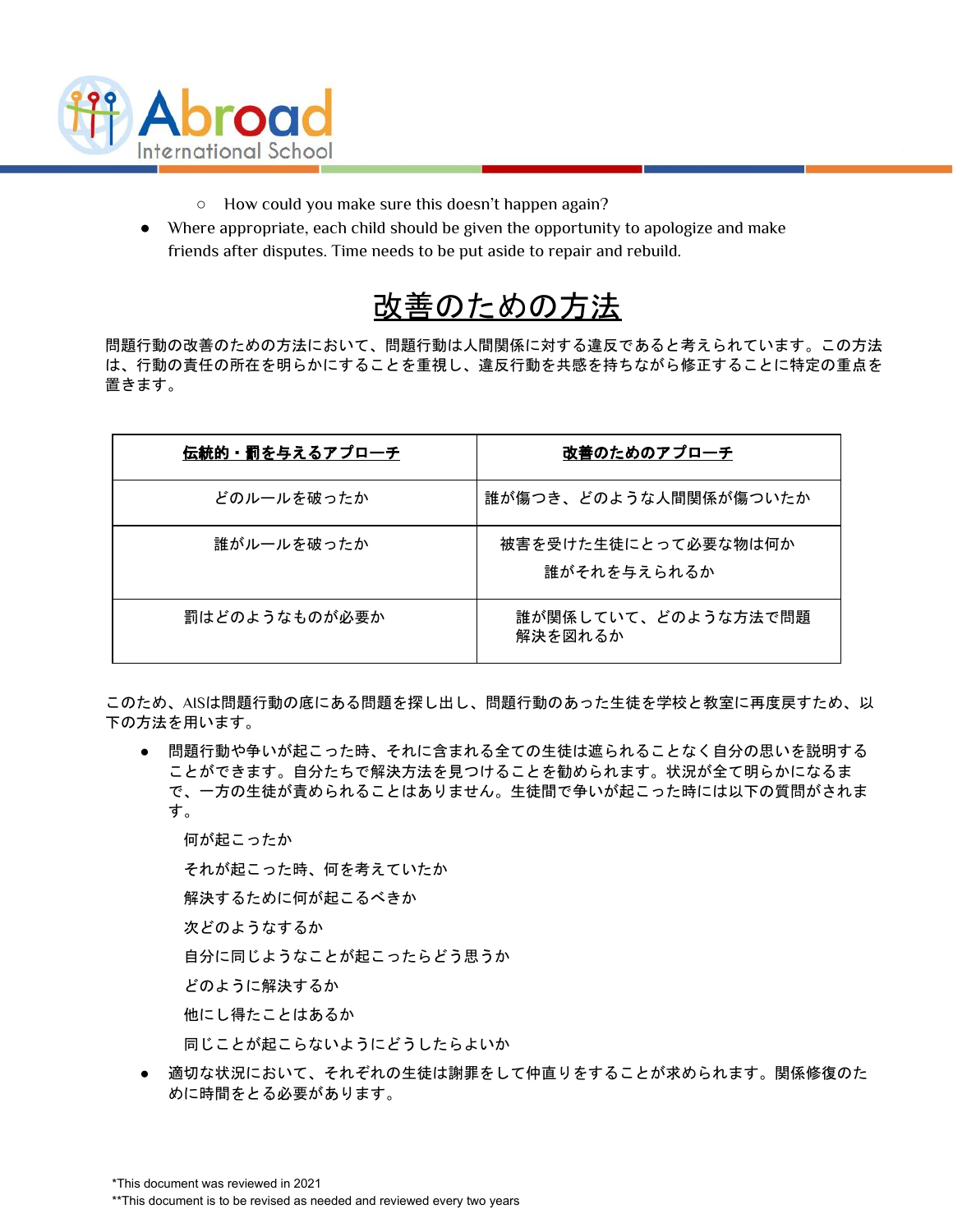

### **Consequences**

<span id="page-10-0"></span>

| <b>Low Level Poor Attitude and Behaviour</b>      |                                                                                        |
|---------------------------------------------------|----------------------------------------------------------------------------------------|
| Disruptive behavior<br>Not following instructions | <b>Verbal Reminder of Expectations</b>                                                 |
|                                                   | $2nd$ Reminder (Clip Down)                                                             |
|                                                   | 3 <sup>rd</sup> Reminder (Clip Down and Reflection Time/1 Demerit for G4 and<br>up)    |
|                                                   | 4 <sup>th</sup> Reminder (Clip Down and Reflection Time/1 Demerit for G2 and<br>below) |

| <b>Continuous Poor Attitude and Behaviour</b>                                                                     |                                                                              |  |
|-------------------------------------------------------------------------------------------------------------------|------------------------------------------------------------------------------|--|
| If the poor behavior<br>continues after the $5^{\text{rd}}$                                                       | Reflection Time with The Responsible Admin Team Member & 1<br><b>Demerit</b> |  |
| Reminder $(4th$ reminder for<br>G <sub>2</sub> and below).<br>If a student receives 3 or<br>more demerits a week. | Restorative Circle/Action During Lunch or Club Time                          |  |
|                                                                                                                   | Parent/Guardian Contact                                                      |  |
| If a student receives 10 or<br>more demerits a month                                                              | Restorative Circle/Action During Lunch Time for a Week                       |  |

| <b>Inappropriate Attitude and Behaviour</b>          |                                                                                        |
|------------------------------------------------------|----------------------------------------------------------------------------------------|
| Shouting/Yelling at Peers                            | Clip Down to Red/Reflection Time & 1 Demerit                                           |
|                                                      | Clip Down to Red/Reflection Time with The Responsible Admin<br>Team Member & 1 Demerit |
| Shouting/Yelling at Staff                            | Clip Down to Red/Reflection Time with The Responsible Admin<br>Team Member & 1 Demerit |
| Physically hurting a peer<br>(on purpose or by doing | Clip Down to Red/Restorative Circle/Action During Lunch or Club<br>Time & 1 Demerit    |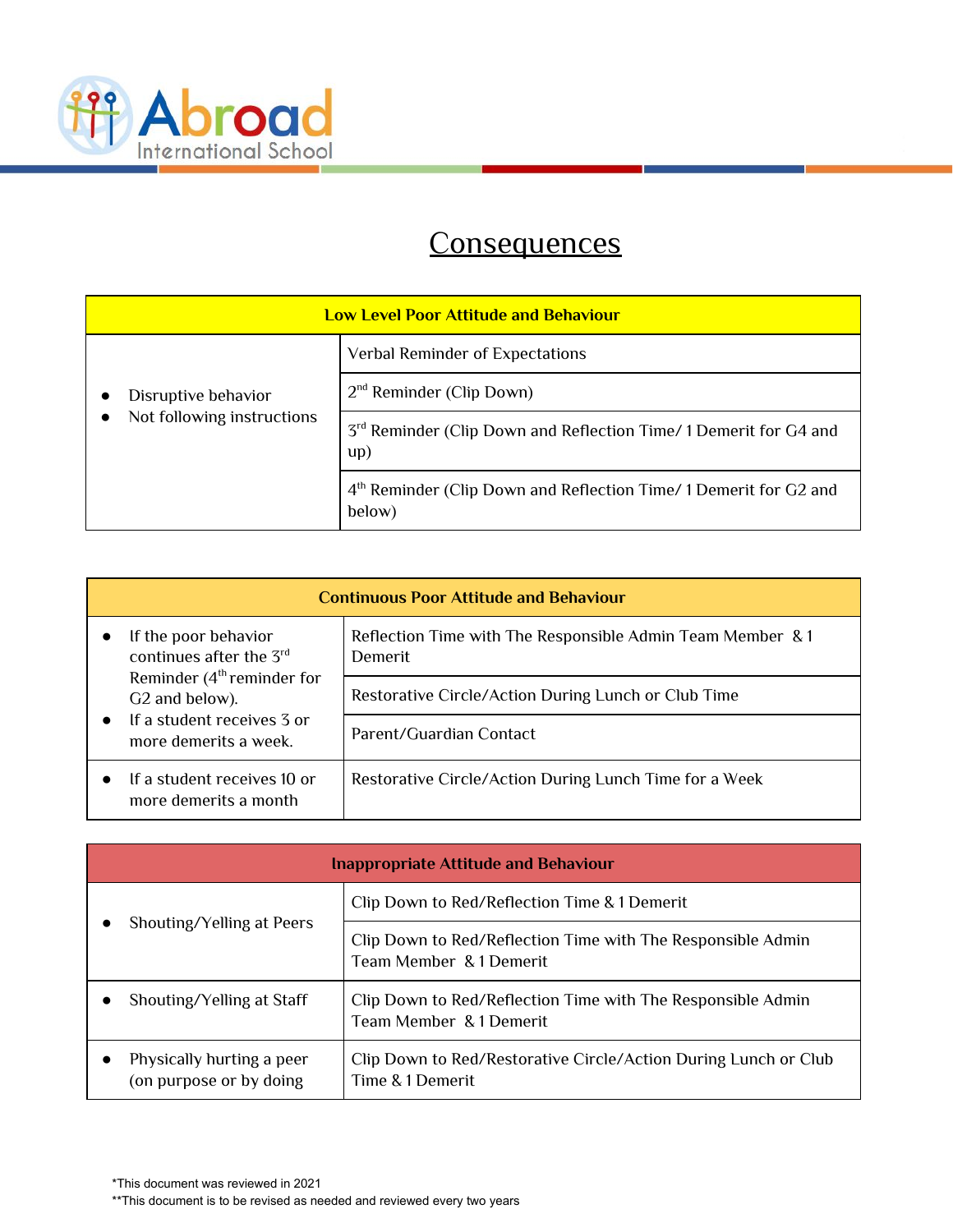

| something dangerous) |  |
|----------------------|--|
|                      |  |

| Unacceptable Attitude and Behaviour                                                                                                                                                                                                                                                                  |                                                                                               |  |
|------------------------------------------------------------------------------------------------------------------------------------------------------------------------------------------------------------------------------------------------------------------------------------------------------|-----------------------------------------------------------------------------------------------|--|
| Long-continued Poor<br>Attitude and Behaviour<br>• Recurrent Inappropriate<br>Attitude and Behaviour<br><b>Fighting</b><br>Verbal abuse<br>Vandalism<br>Theft<br>Drug related incidents<br>$\bullet$<br>Bullying in any form<br>including racist,<br>homophobic, faith-based<br>and cyber- bullying. | Reflection Time with The Responsible Admin Team Member &<br>Parent/Guardian Contact           |  |
|                                                                                                                                                                                                                                                                                                      | Restorative Meeting with Parent/Guardian                                                      |  |
|                                                                                                                                                                                                                                                                                                      | Restorative Meeting with Parent/Guardian & Working in Isolation<br>for a Day                  |  |
|                                                                                                                                                                                                                                                                                                      | Restorative Meeting with Parent & Exclusion from Lesson,<br>Playground or Activity for a Week |  |
|                                                                                                                                                                                                                                                                                                      | Exclusion from the School Environment for Three School Days                                   |  |
|                                                                                                                                                                                                                                                                                                      | <b>Permanent Exclusion from School</b>                                                        |  |

## 結果

<span id="page-11-0"></span>

| 低い程度の問題行動と態度    |                                   |
|-----------------|-----------------------------------|
| 問題行動<br>指示に従わない | ルールの再確認と口頭での注意                    |
|                 | 2回目の注意(クリップダウン)                   |
|                 | 3回目の注意(クリップダウンと反省 / 3年生以上は1デメリット) |
|                 | 4回目の注意(クリップダウンと反省 /2年生以が1デメリット)   |

|                              | 継続した問題行動と態度                  |                  |
|------------------------------|------------------------------|------------------|
| 注意後も継続する場合 (2<br>年生以下は4回目の注意 | 問題行動と態度が3回目の 1デメリットと管理職との反省会 |                  |
|                              |                              | お昼休みまたはクラブ中による指導 |